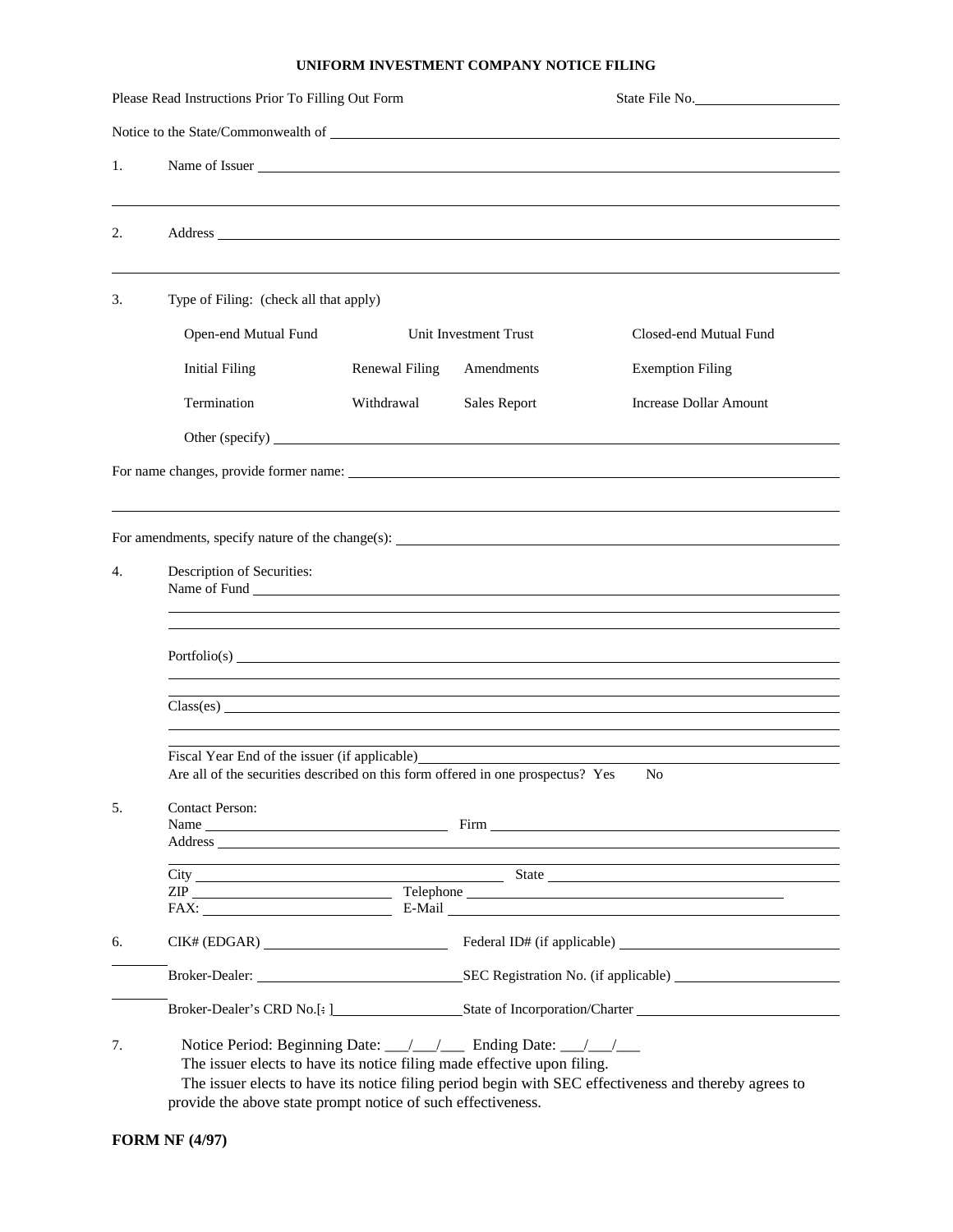| 8.  | Notice Fee: \$                                                                                                                                                          |                                                                                                                                               |                 | No Filing Fee Required                                                                                                                                                                                                                                                                                              |  |  |
|-----|-------------------------------------------------------------------------------------------------------------------------------------------------------------------------|-----------------------------------------------------------------------------------------------------------------------------------------------|-----------------|---------------------------------------------------------------------------------------------------------------------------------------------------------------------------------------------------------------------------------------------------------------------------------------------------------------------|--|--|
|     |                                                                                                                                                                         |                                                                                                                                               |                 |                                                                                                                                                                                                                                                                                                                     |  |  |
|     |                                                                                                                                                                         |                                                                                                                                               |                 |                                                                                                                                                                                                                                                                                                                     |  |  |
| 9.  | To determine the basis used for calculating the filing fee, provide the following:                                                                                      |                                                                                                                                               |                 |                                                                                                                                                                                                                                                                                                                     |  |  |
|     | <b>Indefinite Amount</b>                                                                                                                                                |                                                                                                                                               | Definite Amount | $\frac{1}{2}$                                                                                                                                                                                                                                                                                                       |  |  |
|     | <b>Exemption Filing</b>                                                                                                                                                 |                                                                                                                                               | Net Assets:     | $\frac{1}{2}$ $\frac{1}{2}$ $\frac{1}{2}$ $\frac{1}{2}$ $\frac{1}{2}$ $\frac{1}{2}$ $\frac{1}{2}$ $\frac{1}{2}$ $\frac{1}{2}$ $\frac{1}{2}$ $\frac{1}{2}$ $\frac{1}{2}$ $\frac{1}{2}$ $\frac{1}{2}$ $\frac{1}{2}$ $\frac{1}{2}$ $\frac{1}{2}$ $\frac{1}{2}$ $\frac{1}{2}$ $\frac{1}{2}$ $\frac{1}{2}$ $\frac{1}{2}$ |  |  |
| 10. | For filings to increase the dollar amount of securities reported during the notice period, provide the following:                                                       |                                                                                                                                               |                 |                                                                                                                                                                                                                                                                                                                     |  |  |
|     | (1)<br>(2)<br>(3)                                                                                                                                                       | Cumulative Amount of Securities New York Cumulative Amount of Securities                                                                      |                 |                                                                                                                                                                                                                                                                                                                     |  |  |
| 11. | SALES REPORT To the extent not applicable, place N/A in the blank(s)                                                                                                    |                                                                                                                                               |                 |                                                                                                                                                                                                                                                                                                                     |  |  |
|     | Period Covered:<br>Balance at beginning of period<br>Increases during period<br>Amount available for sale<br>Sales during the period<br>Unsold balance at end of period |                                                                                                                                               |                 | Beginning date: $\angle$ / $\angle$ Ending: $\angle$ / $\angle$<br>$\frac{1}{2}$<br>$\frac{1}{2}$<br>$\frac{1}{2}$<br>$\frac{1}{2}$                                                                                                                                                                                 |  |  |
| 12. | <b>UNIFORM CONSENT TO SERVICE OF PROCESS (select one)</b>                                                                                                               |                                                                                                                                               |                 |                                                                                                                                                                                                                                                                                                                     |  |  |
|     | 1.                                                                                                                                                                      | Was previously filed with this state with respect to the issuer of the securities<br>covered by this notice and is incorporated by reference. |                 |                                                                                                                                                                                                                                                                                                                     |  |  |
|     | 2.                                                                                                                                                                      | Is attached.                                                                                                                                  |                 |                                                                                                                                                                                                                                                                                                                     |  |  |
|     | 3.                                                                                                                                                                      |                                                                                                                                               |                 |                                                                                                                                                                                                                                                                                                                     |  |  |
| 13. | <b>SIGNATURES</b>                                                                                                                                                       |                                                                                                                                               |                 |                                                                                                                                                                                                                                                                                                                     |  |  |
|     |                                                                                                                                                                         |                                                                                                                                               |                 | The undersigned under penalties of periury certifies that s/he has executed this Uniform Investment Company                                                                                                                                                                                                         |  |  |

The undersigned under penalties of perjury certifies that s/he has executed this Uniform Investment Company notice on behalf of, and with the authority of the issuer. The undersigned and the issuer represent that the information and statements contained in the notice filed, are current, true and complete to the best of his or her knowledge, information and belief and that any documents submitted with the notice are true copies of the originals, and that the securities covered by this Notice are Covered Securities as defined by Section 18(b)(2) of the Securities Act of 1933.

|            | Month          | Year |                                         |
|------------|----------------|------|-----------------------------------------|
| For:       |                | Bv:  |                                         |
|            | Name of Issuer |      | Signature of Authorized Agent of Issuer |
|            |                |      |                                         |
| Print Name |                |      | Title of Agent for Issuer               |

**The filing of this notice constitutes a binding agreement by the above-named issuer and under the laws of the jurisdiction in which this Form is filed, that upon receipt of a request from such jurisdiction, the issuer will promptly provide a copy of its current prospectus, and/or statement of additional information, and/or any other document, if any, as filed with the Securities and Exchange Commission.**